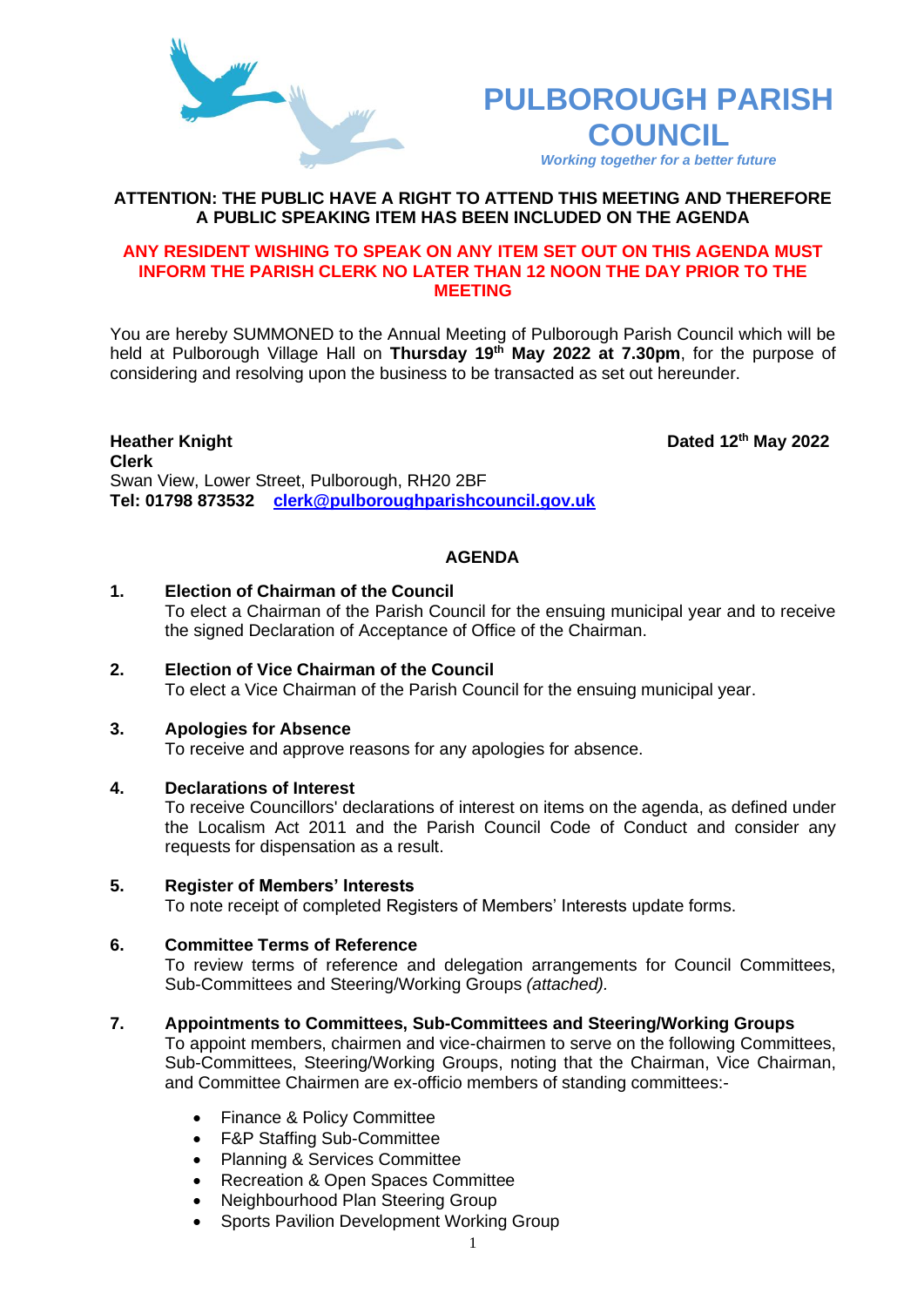## **8. Representatives to Outside Bodies**

To appoint Parish Council representatives to other organisations *(list attached)*

## **9. Bank Account Signatories and Authorisation**

To review and appoint signatories and authorisers for the Council's bank accounts

- **10. To approve the Minutes of the full Council Meeting held on 21st April 2022**  *(attached)* **and to receive the Clerk's report on issues raised at the meeting**
- **11. To receive and consider Minutes and Recommendations of Committees (other than separate agenda items)**

# **11.1 Planning and Services Committee**

To receive the Minutes of the Meetings held on 21st April and 5th May 2022 *(attached unless previously circulated)* and to receive the Clerk's report on issues raised at the meetings.

### **11.2 Finance & Policy Committee**

To receive the Minutes of the Meeting held on 28th April 2022 *(to follow)* and to receive the Clerk's report on issues raised at the meeting.

### **11.3 Recreation & Open Spaces Committee**

To receive the Minutes of the R&OS Advisory Committee and Committee Meetings held on 14th April 2022 *(attached unless previously circulated)* and to receive the Clerk's report on issues raised at the meeting.

# **12. Adjournment for Public Speaking**

The Chairman will invite those residents who have given formal notice to speak once only in respect of:-

- a) business itemised on the agenda and residents shall not speak for more than **5 minutes** or **10 minutes** if he/she is speaking on behalf of others such as a residents group.
- b) if time permits, any other business not itemised on the agenda for which no discussion/decision is permitted and residents shall not speak for more than **2 minutes.**

# **13. Reports from County and District Councillors**

To receive any reports of the County and District Councillors present

## **14. Neighbourhood Wardens and NW Steering Group Reports**

To receive Neighbourhood Wardens May 2022 report *(attached)* and any report from the Neighbourhood Warden Steering Group

**15. Sports Pavilion Development Project** To receive verbal progress update.

# **16. Planning Applications**

To consider planning applications as listed on Appendix 1 *(attached).*

# **17. Village Market**

To agree rota of attendees at the market on Saturday 28<sup>th</sup> May 2022

#### **18. Correspondence**

To note items of correspondence *(List attached)*

#### **19. Payments**

To approve the payments for signing *(Details to be circulated prior to meeting)*